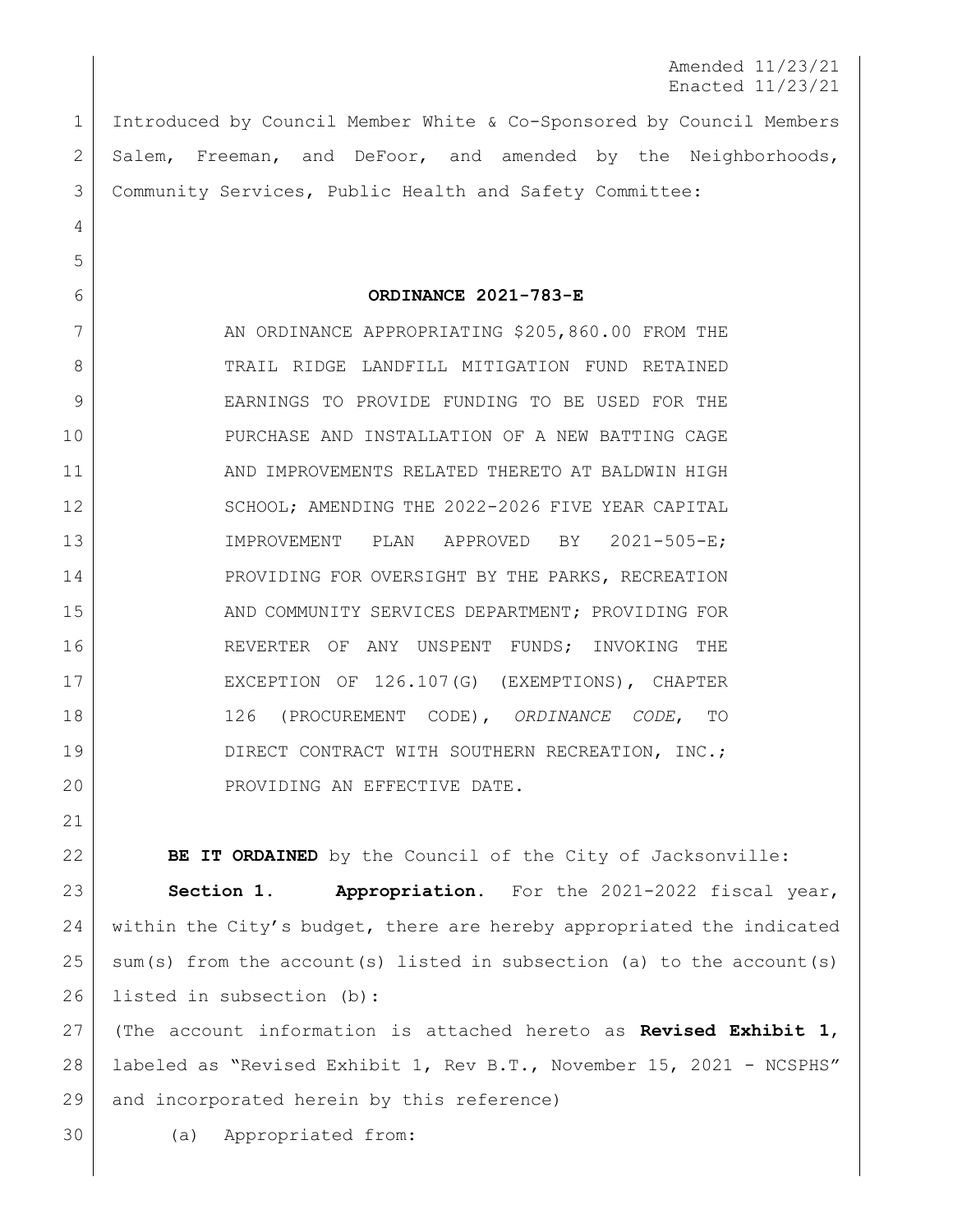Amended 11/23/21 See attached **Revised Exhibit 1** \$205,860.00 2 (b) Appropriated to: See attached **Revised Exhibit 1** \$205,860.00 (c) **Explanation of Appropriation.** The funding above is an appropriation from the Trail Ridge Mitigation Fund (43301) retained earnings to be spent on the purchase and 7 installation of a new batting cage and improvements related 8 thereto at Baldwin High School, located at 291 Mill Street

 **Section 2**. **Purpose and use of funds.** The purpose of the appropriation above is to provide funding from the Trail Ridge Landfill Mitigation Fund retained earnings to purchase and install a new batting cage and improvements related thereto at Baldwin High School, located at 291 Mill Street West, Baldwin, FL 32234. An explanation of scope is included in the quote attached hereto as **Exhibit 2.**

9 | West, Baldwin, FL 32234.

 **Section 3. Capital Improvement Plan Amendment.** Ordinance 2021-505-E, adopting the 2022-2026 Five-Year Capital Improvement Plan (the "CIP") for the City and certain of its independent agencies, is hereby amended to provide funding for the Project, as more fully described in the Project Information Sheet, attached hereto as **Exhibit 3** and incorporated herein by this reference. The City Council finds that the deferral of this amendment of the CIP until the next annual budget and CIP review will be detrimental to the best interests of the community because such deferral will result in unnecessary delay of the Project. Pursuant to Section 122.605(c), *Ordinance Code*, enactment of this Ordinance requires the affirmative vote of two- thirds of the City Council members present at the meeting because of 29 | the CIP amendment set forth in this section. This Ordinance shall constitute an amendment to Ordinance 2021-505-E. In all other respects, the Five-Year Capital Improvement Plan approved by